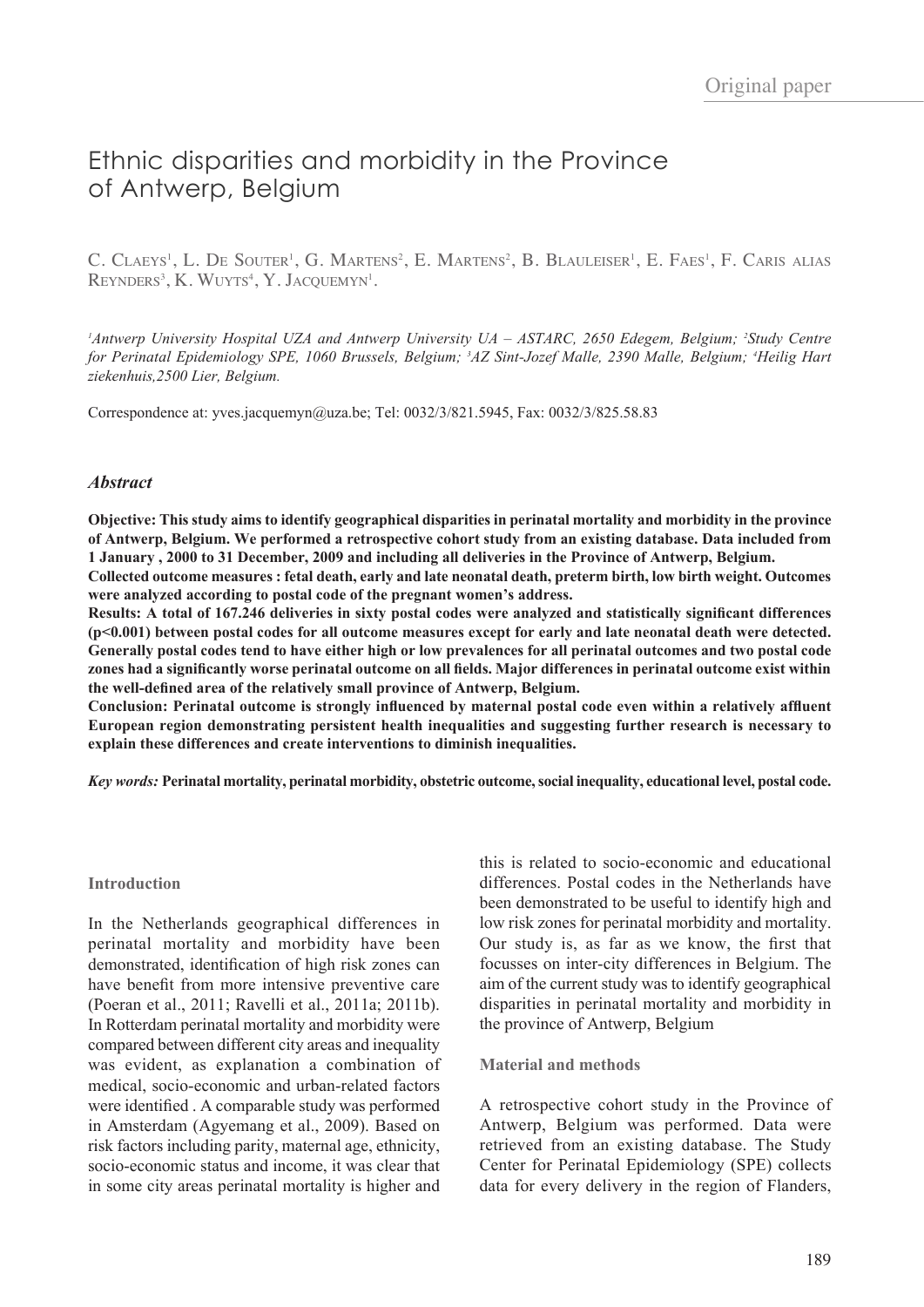including the complete province of Antwerp. Both obstetric and neonatal data are included. These data are provided directly to the SPE by each maternity, or the midwife performing a home delivery (which  $is < 1\%$  of deliveries) to the SPE and providing complete data is obligatory.

Inclusion for this retrospective cohort was from January 1st 2000 until December 31st 2009. Data were classified according to postal code in the province of Antwerp. The postal code used is the one where the mother was registered with her home address at the moment of delivery. Postal codes that demonstrated less than 1.000 deliveries in this study period were excluded. This exclusion was an obligation imposed by the ethics committee as with less deliveries in a postal code area maternal identification of the mother might become possible and we had to guarantee anonymity.

As perinatal outcomes available in the database we focused on fetal death, early neonatal death, late neonatal death, early preterm birth, late preterm birth , very low birth weight and low birth weight. Fetal death was defined as every baby born death and having a birth weight of at least 500 gram. Early neonatal death was defined as death of a live born baby with a birth weight of at least 500 gram and dying before day 28 after delivery. Late neonatal death was defined as death of a live born baby with a birth weight of at least 500 gram between day 29 and day 365 after birth. Early preterm was from 22 to 31 (included) weeks, late preterm from 32 to 36 weeks. Very low birth weight was considered as 499 to1499gram, low birth weight 1500 to 2499 grams. In univariate analysis for every of these 7 perinatal outcomes it was analyzed whether the prevalence of the outcome was different for women living in the different postal code areas and whether postal codes exist that demonstrate significantly different outcomes not only on 1 but also on different outcome measures.

The study was approved by the Antwerp University Hospital ethics committee under number13/16/174.

# **Statistics**

Descriptive statistics were performed for the different outcome parameters according to postal code in the province of Antwerp. As all outcome measures were dichotomic (present or absent), Chi-squared test was used, significance accepted at p<0.05. Multinomial logistic regression was planned for those outcome measures that showed significant differences according to postal code including socioeconomic factors as cofactors. All calculations were performed with SPSS 22.

# **Results**

In the study period a total number of 206970 deliveries in the province of Antwerp was registered. In total 62 different postal codes were retained with more than 1000 deliveries in the period studied, representing 167246 deliveries; i.e. 80.8% of deliveries in Antwerp and 38 postal codes were excluded because less than 1000 deliveries were noted in the study period.

For descriptive purposes the ratio of the outcome measure over the total number of deliveries for a given postal code was used. Figure 1 demonstrates this for the outcome "Early Preterm Birth" on a map of the Province of Antwerp.

For fetal death, early and late preterm birth, very low birthweight and low birthweight differences between

| <b>Table I</b> . — Postal codes that are in the highest and those that are in the lowest quintile for the prevalence of at |  |
|----------------------------------------------------------------------------------------------------------------------------|--|
| least 5 of 7 perinatal outcome measures.                                                                                   |  |

| < P5              |                                             | $>$ P95           |                                             |  |
|-------------------|---------------------------------------------|-------------------|---------------------------------------------|--|
| Postal Code       | City/ village Name                          | Postal Code       | City / Village name                         |  |
| 2018              | Antwerpen 1                                 | 2030              | Antwerpen 3                                 |  |
| $2275^1$          | Gierle – Lille – Poederlee – Wechelderzande | 2310 <sup>2</sup> | Rijkevorsel                                 |  |
| 2370              | Arendonk                                    | $2830^2$          | Blaasveld – Heindonk – Tisselt – Willebroek |  |
| 2460              | Kasterlee – Lichtaart – Tielen              | 2845              | <b>Niel</b>                                 |  |
| 2820              | Bonheiden – Rijmenam                        | 2940              | Hoevenen – Stabroek                         |  |
| 2860              | Sint Katelijne Waver                        | 2950<br>Kapellen  |                                             |  |
| 2920 <sup>1</sup> | Kalmthout                                   |                   |                                             |  |
| 2970              | 's Gravenwezel – Schilde                    |                   |                                             |  |
| 2980              | Halle – Zoersel                             |                   |                                             |  |

1 postal codes 2275 and 2920 are in the lowest quintile for each of 7 outcome measures, so show best perinatal outcomes in general 2 postal codes 2310 and 2830 are in the highest quintile for each of 7 outcome measures, so show worst perinatal outcomes in general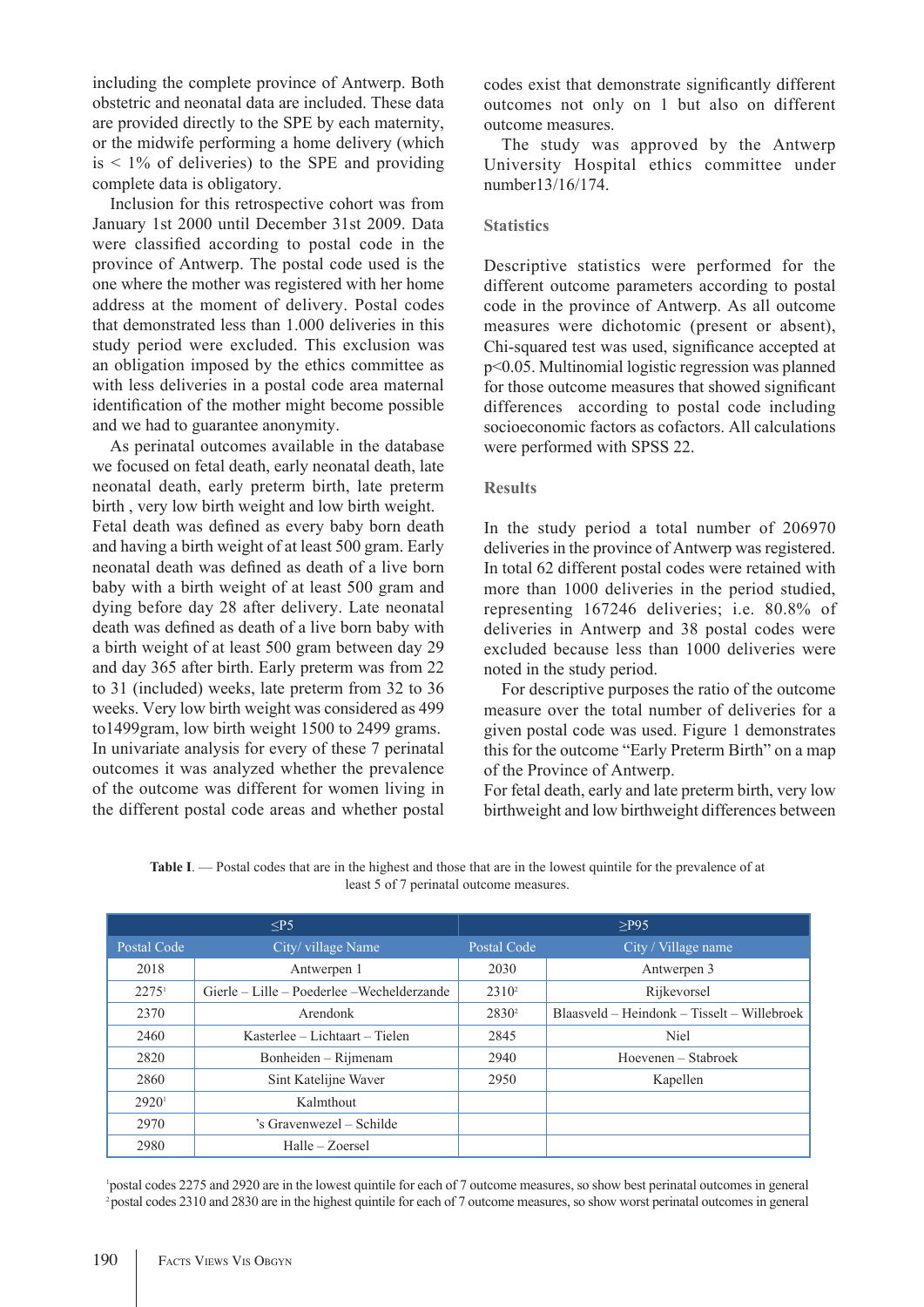

*Figure 1*: Early preterm birth: 22 to 31 weeks.

postal codes were significant (all parameters: p<  $(0.001)$ , but for early neonatal death ( $p= 0.208$ ) and for late perinatal death ( $p= 0.235$ ) differences were not statistically significant.

From the data it became clear that there existed postal codes with a high prevalence of bad obstetrical outcomes (scoring "present" on all or most perinatal outcomes) and postal codes that performed better on all or most outcomes. Table I presents the postal codes that are in the highest and those that are in the lowest quintile for at least 5 of the 7 perinatal outcome measures we selected. From Table I it becomes clear that there exist postal codes with a generally worse and others with a generally better perinatal outcome.

# **Discussion**

The strength of this study is that a complete data set over a period of 10 years in a relatively affluent European province can be studied. Also our data are not limited to perinatal mortality but do include preterm birth and low birth weight. It is clear that there exist major differences in perinatal outcome in the Province of Antwerp depending on where the pregnant woman lives. Postal code as an approximation for home address is closely related to such socio economic factors as income and education as people with a comparable income, often also ethnic and religious background tend to live in the same area.

At first we hypothesized that suboptimal perinatal outcome would be higher in the city, with its higher burden of socioeconomic fugitives , as compared to more rural areas of the province. As can be noted for instance in Figure 1, there are both rural and city areas of high risk and bad outcome postal codes are distributed all over the province of Antwerp. Data on migrant population can be easily found at the Flemish Department of Statistics (http://www. statistiekvlaanderen.be/monitor-lokale-inburgeringen-integratie). Clearly there is no link between the percentage of allochthonous inhabitants (and mothers giving birth), up to 60 % in the Antwerp inner city (postal code 2030) and less than 10 % e.g. in Rijkevorsel and Balen (postal codes 2310 and 2830), but all these scored in the highest risk postal codes for all 7 outcome measures. The relation with migrants then cannot be sustained by our data.

Weaknesses include that the available data set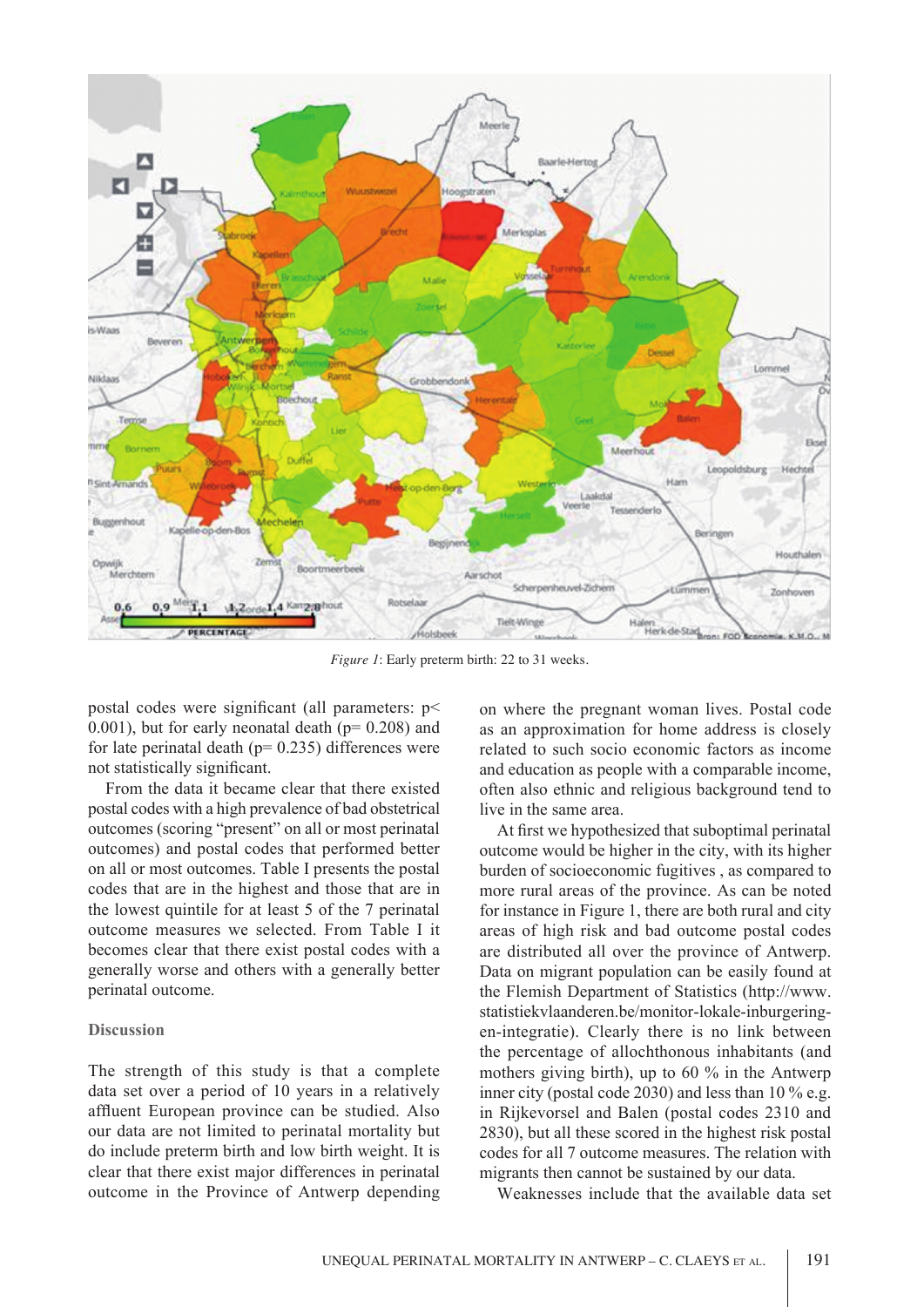Table II. — Financial mean yearly income income for postal codes that are in the highest and those that are in the lowest quintile for the prevalence of at least 5 of 7 perinatal outcome measures.

|                | $<$ P5                                           |               | $>$ P95        |                                                  |               |
|----------------|--------------------------------------------------|---------------|----------------|--------------------------------------------------|---------------|
| Postal<br>Code | City/village Name                                | Euro          | Postal<br>Code | City / Village name                              | Euro          |
| 2018           | Antwerpen 1                                      | Not aivalable | 2030           | Antwerpen 3                                      | Not Available |
| 2275           | $Gierle - Lille - Poederlee -$<br>Wechelderzande | 50477         | 2310           | Rijkevorsel                                      | 47390         |
| 2370           | Arendonk                                         | 46928         | 2830           | $Blaasveld - Heindonk -$<br>Tisselt – Willebroek | 50753         |
| 2460           | Kasterlee – Lichtaart – Tielen                   | 53710         | 2845           | Niel                                             | 48605         |
| 2820           | Bonheiden – Rijmenam                             | 67843         | 2940           | Hoevenen – Stabroek                              | 54930         |
| 2860           | Sint Katelijne Waver                             | 57938         | 2950           | Kapellen                                         | 61877         |

Financial data as available on https://statbel.fgov.be/nl/themas/huishoudens/fiscale-inkomens#figures (accessed 26 March, 2018).

does not provide data that might be relevant such as maternal professional work, marital status, recent migration, ethnicity and other factors influences perinatal outcome. We have previously reported that ethnicity in Flanders does influence perinatal outcome (Jacquemyn et al., 2012a).We did try to perform a more detailed analysis as part of the original set-up of this study as SPE data are linked to results of a questionnaire on socioeconomic factors (including maternal educational level, nationality, marital status and actual profession) filled in independently at the moment the newborn is registered at the community civil department, but it is not obligatory to fill in all question fields. It became evident that these data were very incomplete (23.9 % complete) except for maternal educational level, for which 99.98% was complete. Actually we did test whether for each of the 7 outcome measures maternal educational level (expressed as finished primary school versus left school before finishing primary school) was significantly different between those demonstrating the outcome (fetal death, early and late neonatal death, early and late preterm birth, very low and low birthweight). This was the case for all (all  $p < 0.001$ ) except for early neonatal death ( p=0.08). Maternal education has been shown to be an important socio-demographic factor related to perinatal outcome in Flanders before (Cammu et al., 2011; Jacquemyn, 2012b).

As a very crude proxy for socio economic status we did try to look at mean income data such as available at governmental websites (https:// statbel.fgov.be/nl/themas/huishoudens/fiscaleinkomens#figures), but the data as available are not per postal code number, they are only publicly available per complete city, the city of Antwerp by itself consists of 6 different postal codes, as can be appreciated from Table I, these postal codes are part both of the ones with the best and those with the

worst perinatal outcome. This made it impossible to link the more detailed postal code data to financial income data. The Belgium Privacy Committee did not allow us to get access to more detailed data. It is possible to get a view on the mean fiscal income (for the year 2014 as found on https://statbel.fgov.be/ nl/themas/huishoudens/fiscale-inkomens#figures) for the smaller areas as mentioned in Table I, we demonstrate this in Table II. It is clear from this table there is no simple division relating high or low income with perinatal outcome, actually the postal code with the worst outcome (2830) has almost the same income (Euro 50753) as the one with the very best outcome (2275, Euro 50477)

The exclusion of postal code with less than 1.000 deliveries in the period studied might mask some influence, this exclusion was obliged by the ethical committee to guarantee maternal anonymity as otherwise in a small group individuals could be identified. Of course this limitation means that for very small villages in the province the study provides no information. When comparing our data with those from the city of Rotterdam it was kept in mind that the geographic region covered by a postal code in the Netherlands is much smaller than in Belgium. In Belgium this generally includes a complete city or village, not an area of a city or village. The available database does not include the complete address of women, the postal code is the most detailed information available. We analyzed data according to the postal code where the mother lives as a proxy for socio-economic status or living situation. It could be suggested that for some postal codes the distance to maternity might be longer and this can influence obstetric outcome (Ravelli et al., 2011b). But specifically for the region of Flanders we have demonstrated in the past that due to the fact that even in the small regions there are several easily reached maternities, distance and even place of birth